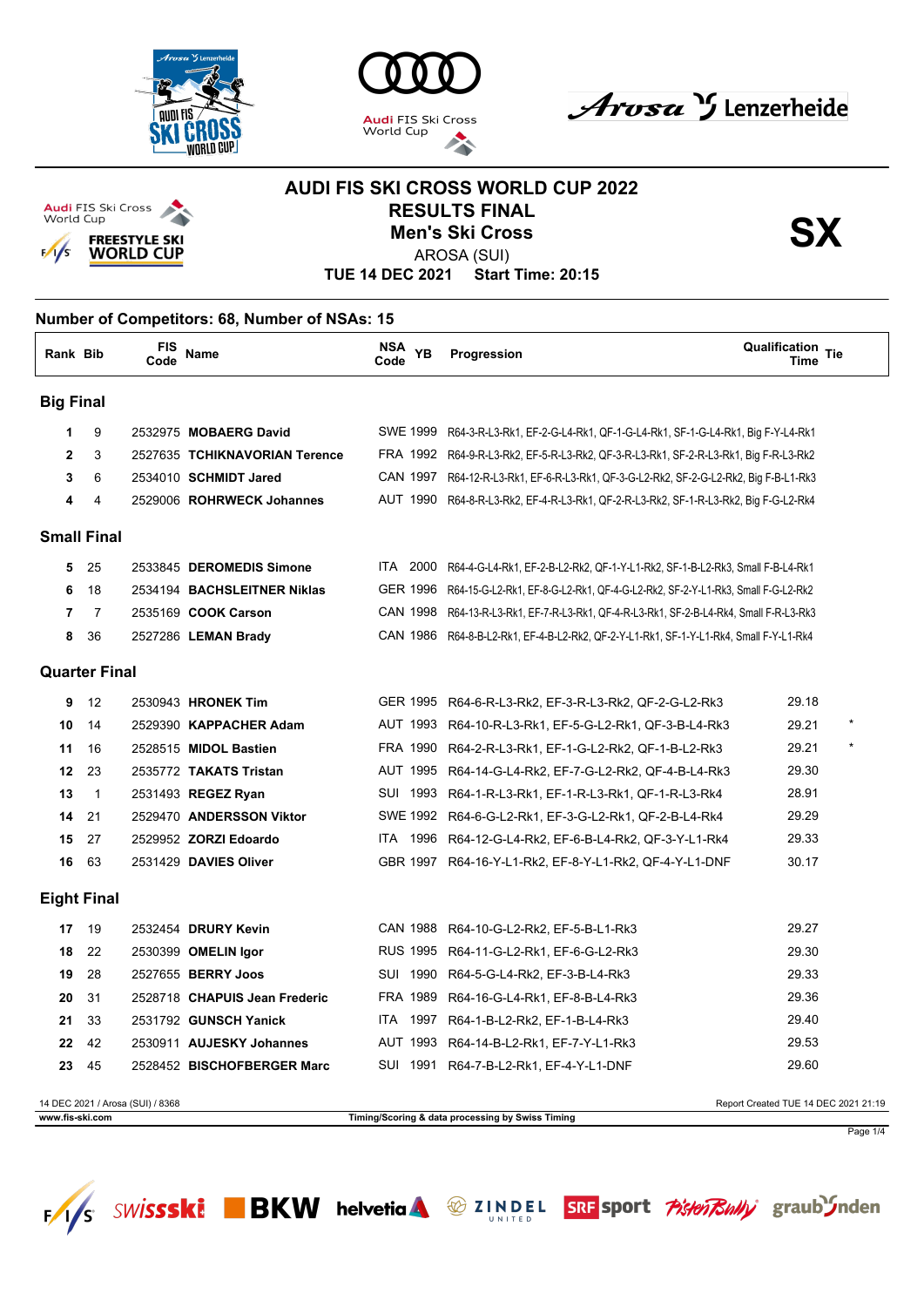

**Audi** FIS Ski Cross<br>World Cup

 $\frac{1}{s}$ 

**FREESTYLE SKI** 

**WORLD CUP** 





**AUDI FIS SKI CROSS WORLD CUP 2022 RESULTS FINAL<br>Men's Ski Cross<br>APOSA (SHI)** 



AROSA (SUI)

**TUE 14 DEC 2021 Start Time: 20:15**

| Rank Bib |             | FIS<br>Code | <b>Name</b>                       | NSA<br><b>YB</b><br>Code | Progression                             | <b>Qualification Tie</b><br>Time |
|----------|-------------|-------------|-----------------------------------|--------------------------|-----------------------------------------|----------------------------------|
| 24       | 56          |             | 2534446 SYSOEV Kirill             | <b>RUS 2001</b>          | R64-3-Y-L1-Rk2, EF-2-Y-L1-Rk3           | 29.97                            |
| 25       | 8           |             | 2531539 SIEBENHOFER Sandro        | AUT 1997                 | R64-4-R-L3-Rk2, EF-2-R-L3-DNF           | 29.13                            |
| 26       | 15          |             | 2526955 FIVA Alex                 |                          | SUI 1986 R64-15-R-L3-Rk2, EF-8-R-L3-Rk4 | 29.21                            |
| 27       | 37          |             | 2529713 WILMSMANN Florian         |                          | GER 1996 R64-5-B-L2-Rk1, EF-3-Y-L1-Rk4  | 29.43                            |
| 28       | 39          |             | 2528262 DETRAZ Romain             |                          | SUI 1993 R64-13-B-L2-Rk2, EF-7-B-L4-Rk4 | 29.48                            |
| 29       | 49          |             | 2533737 SHMYROV Vladimir          |                          | RUS 2000 R64-2-Y-L1-Rk2, EF-1-Y-L1-DNF  | 29.70                            |
| 30       | 54          |             | 2529604 LEHIKOINEN Niki           |                          | SUI 1996 R64-11-Y-L1-Rk2, EF-6-Y-L1-Rk4 | 29.95                            |
| 31       | 62          |             | 2532938 ROWELL Gavin              |                          | CAN 1999 R64-9-Y-L1-Rk1, EF-5-Y-L4-DNF  | 30.12                            |
| 32       | 20          |             | 2532776 FURUNO Satoshi            |                          | JPN 1999 R64-7-G-L4-Rk2, EF-4-G-L4-RAL  | 29.29                            |
|          | Round of 64 |             |                                   |                          |                                         |                                  |
| 33       | 2           |             | 2527296 BOHNACKER Daniel          |                          | GER 1990 R64-16-R-L3-DNF                | 28.95                            |
| 34       | 5           |             | 2532961 HOWDEN Reece              |                          | CAN 1998 R64-5-R-L3-Rk3                 | 29.06                            |
| 35       | 10          |             | 2529980 RIDZIK Sergey             |                          | RUS 1992 R64-14-R-L3-Rk3                | 29.14                            |
| 36       | 13          |             | 2531763 MOBAERG Erik              |                          | SWE 1997 R64-7-R-L3-Rk3                 | 29.20                            |
| 37       | 17          |             | 2533576 PLACE Francois            |                          | FRA 1989 R64-2-G-L4-Rk3                 | 29.22                            |
| 38       | 24          |             | 2526820 DELBOSCO Christopher      |                          | CAN 1982 R64-3-G-L4-Rk3                 | 29.31                            |
| 39       | 29          |             | 2534087 MUELLER Tobias            |                          | GER 1992 R64-8-G-L4-Rk3                 | 29.33                            |
| 40       | 35          |             | 2530785 DUPLESSIS KERGOMARD Youri |                          | FRA 1996 R64-9-B-L2-Rk3                 | 29.41                            |
| 41       | 38          |             | 2534187 DORSCH Ferdinand          |                          | GER 1997 R64-12-B-L2-Rk3                | 29.47                            |
| 42       | 43          |             | 2534912 SUGAI Ryo                 |                          | JPN 1991 R64-11-B-L4-Rk3                | 29.54                            |
| 43       | 50          |             | 2534744 LUBASCH Luca              |                          | SUI 1995 R64-15-Y-L1-Rk3                | 29.73                            |
| 44       | 51          |             | 2534562 GERASIMOV Andrei          |                          | RUS 2001 R64-10-Y-L1-Rk3                | 29.81                            |
| 45       | 53          |             | 2534716 BARALO Elliott            |                          | SWE 1998 R64-6-Y-L1-Rk3                 | 29.90                            |
| 46       | 57          |             | 2531746 LUNDE Henrik              |                          | NOR 1994 R64-4-Y-L2-Rk3                 | 29.99                            |
| 47       | 58          |             | 2529200 CROSSAN Brant             |                          | USA 1992 R64-13-Y-L1-Rk3                | 30.02                            |
| 48       | 64          |             | 2531354 FURUNO Tetsuya            |                          | JPN 1997 R64-1-Y-L1-Rk3                 | 30.21                            |
| 49       | 11          |             | 2529201 WALLASCH Tyler            |                          | USA 1994 R64-11-R-L3-Rk4                | 29.15                            |
| 50       | 26          |             | 2533156 MARI Romain               |                          | FRA 1996 R64-13-G-L4-DNF                | 29.33                            |
| 51       | 30          |             | 2529292 MIDOL Jonathan            |                          | FRA 1988 R64-9-G-L4-DNF                 | 29.35                            |
| 52       | 32          |             | 2532050 MAHLER Kristofor          |                          | CAN 1995 R64-1-G-L4-DNF                 | 29.36                            |
| 53       | 34          |             | 2533206 VERCAMMEN Xander          |                          | BEL 1999 R64-16-B-L2-DNF                | 29.40                            |

14 DEC 2021 / Arosa (SUI) / 8368 Report Created TUE 14 DEC 2021 21:19 **www.fis-ski.com Timing/Scoring & data processing by Swiss Timing** Page 2/4

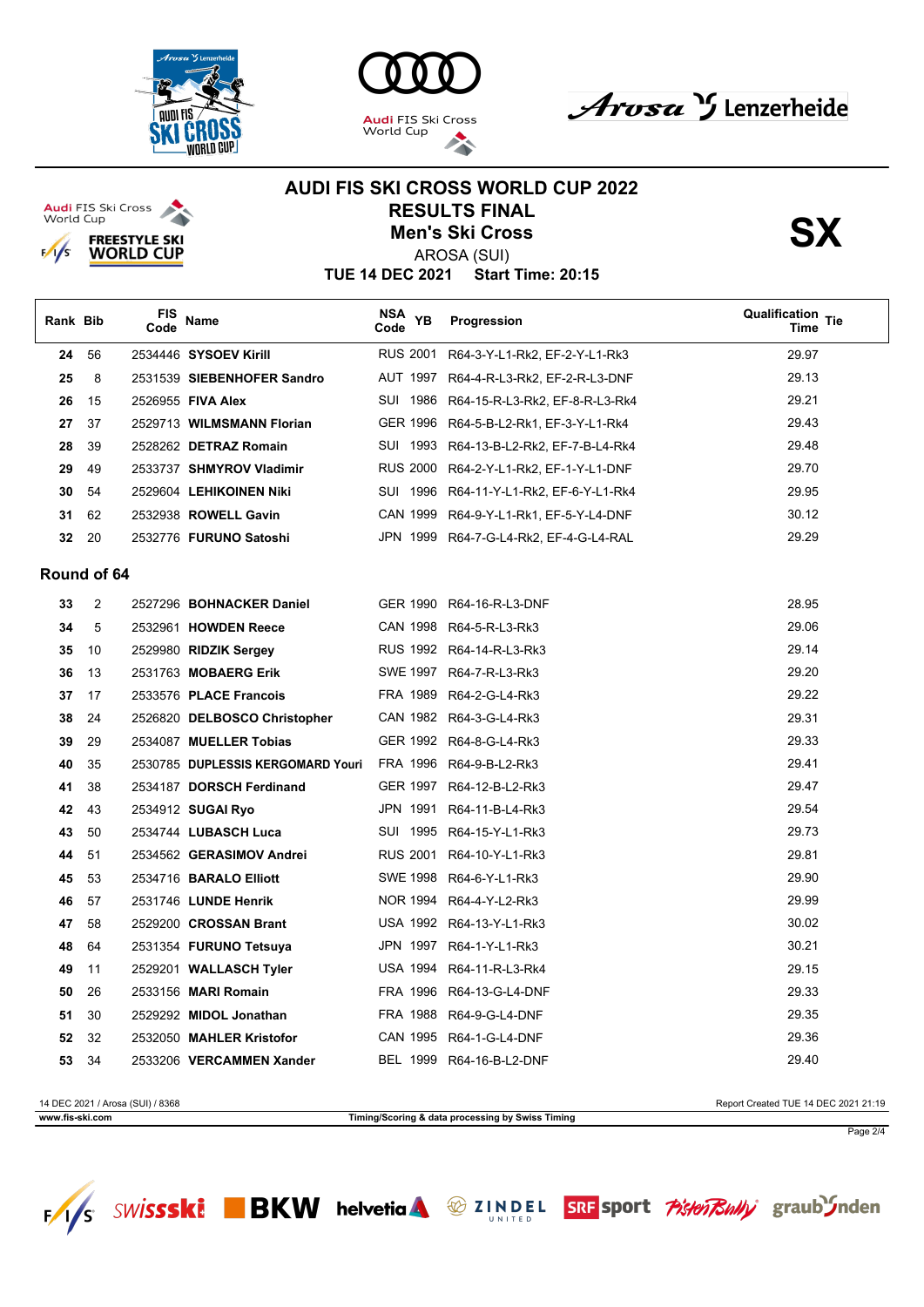





**AUDI FIS SKI CROSS WORLD CUP 2022**





**TUE 14 DEC 2021 Start Time: 20:15** AROSA (SUI)

| Rank Bib |     | <b>FIS</b><br>Code | Name                            | NSA YB<br>Code | Progression     | <b>Qualification Tie</b><br>Time |
|----------|-----|--------------------|---------------------------------|----------------|-----------------|----------------------------------|
| 54       | -41 |                    | 2532017 GUIPPONI BARFETY Morgan | FRA 1995       | R64-3-B-L2-Rk4  | 29.53                            |
| 55       | 44  |                    | 2534832 BERTHOLD Frederic       | AUT 1991       | R64-6-B-L4-Rk4  | 29.55                            |
| 56       | 46  |                    | 2528155 WINKLER Robert          | AUT 1991       | R64-10-B-L4-DNF | 29.65                            |
| 57       | 47  |                    | 2535668 ZUECH Dominik           | 1996<br>ITA I  | R64-15-B-L4-Rk4 | 29.68                            |
| 58       | 48  |                    | 2532848 MORRISON Robbie         | AUS 1999       | R64-2-B-L2-DNF  | 29.70                            |
| 59       | -52 |                    | 2532097 CRAWFORD Douglas        | AUS 1998       | R64-7-Y-L1-Rk4  | 29.90                            |
| 60       | 55  |                    | 2533493 <b>BAUR Tobias</b>      | 1997<br>SUI    | R64-14-Y-L1-DNF | 29.95                            |
| 61       | 59  |                    | 2526291 NIEDERER Armin          | 1987<br>SUI    | R64-12-Y-L1-Rk4 | 30.04                            |
| 62       | 60  |                    | 2531123 NABIULIN Artem          | RUS 1996       | R64-5-Y-L1-Rk4  | 30.07                            |
| 63       | 61  |                    | 2534420 LIECHTI Sven            | 2001<br>SUI    | R64-8-Y-L1-Rk4  | 30.08                            |
| 64       | 40  |                    | 2529777 LENHERR Jonas           | 1989<br>SUI    | R64-4-B-L1-DNS  | 29.50                            |

#### **Qualification**

| 65 51 |  | 2535226 NILSSON Fredrik | SWE 2002        | 30.24 |
|-------|--|-------------------------|-----------------|-------|
| 66 64 |  | 2534823 KOBAYASHI Ryuto | JPN 1996        | 30.28 |
| 67 65 |  | 2534801 WAHLBERG Erik   | <b>SWE 2002</b> | 30.75 |
| 68 68 |  | 2535480 BABICKI Pawel   | POL 1994        | 31.46 |

Technical Delegate

| <b>Chief of Results</b> |
|-------------------------|
|                         |
|                         |

LEITNER Stefan (FIS)

STEINER Werner (AUT) #4074

| Jury                               |                               |            | <b>Technical Data</b>     |                   |
|------------------------------------|-------------------------------|------------|---------------------------|-------------------|
| <b>FIS Technical Delegate *Va*</b> | <b>STEINER Werner</b>         | <b>AUT</b> | <b>Course Name</b>        | Innerarosa        |
| <b>FIS Race Director *Va*</b>      | <b>WALDNER Klaus</b>          | <b>FIS</b> | <b>Start</b>              | 1900 <sub>m</sub> |
| Referee *Va*                       | <b>CRETIER Christian</b>      | <b>FIS</b> | Finish                    | 1840 <sub>m</sub> |
| <b>Chief of Competition</b>        | MANOJLOVIC Goran              | SUI        | <b>Vertical Drop</b>      | 60 <sub>m</sub>   |
| <b>Officials</b>                   |                               |            | Length                    | 470m              |
| <b>Start Referee</b>               | <b>GUGGER Anne-Patricia</b>   | SUI        | <b>Number of Elements</b> | 21                |
| <b>Video Controller</b>            | <b>CRETIER Christian</b>      | <b>FIS</b> |                           |                   |
| <b>Technical Adviser</b>           | <b>WALDSPURGER Dieter</b>     | SUI        |                           |                   |
| <b>Course Adviser</b>              | <b>WAHRSTOETTER Christoph</b> | AUT        |                           |                   |
| <b>Chief of Course</b>             | <b>ELMER Urs</b>              | SUI        |                           |                   |
| <b>Course Designer</b>             | RAAFLAUB Martin               | SUI        |                           |                   |
| <b>Course Builder</b>              | RAAFLAUB Martin               | SUI        |                           |                   |
| <b>Course Setter</b>               | <b>ILJANS Eric</b>            | <b>SWE</b> |                           |                   |

14 DEC 2021 / Arosa (SUI) / 8368 Report Created TUE 14 DEC 2021 21:19

**www.fis-ski.com Timing/Scoring & data processing by Swiss Timing**

Page 3/4